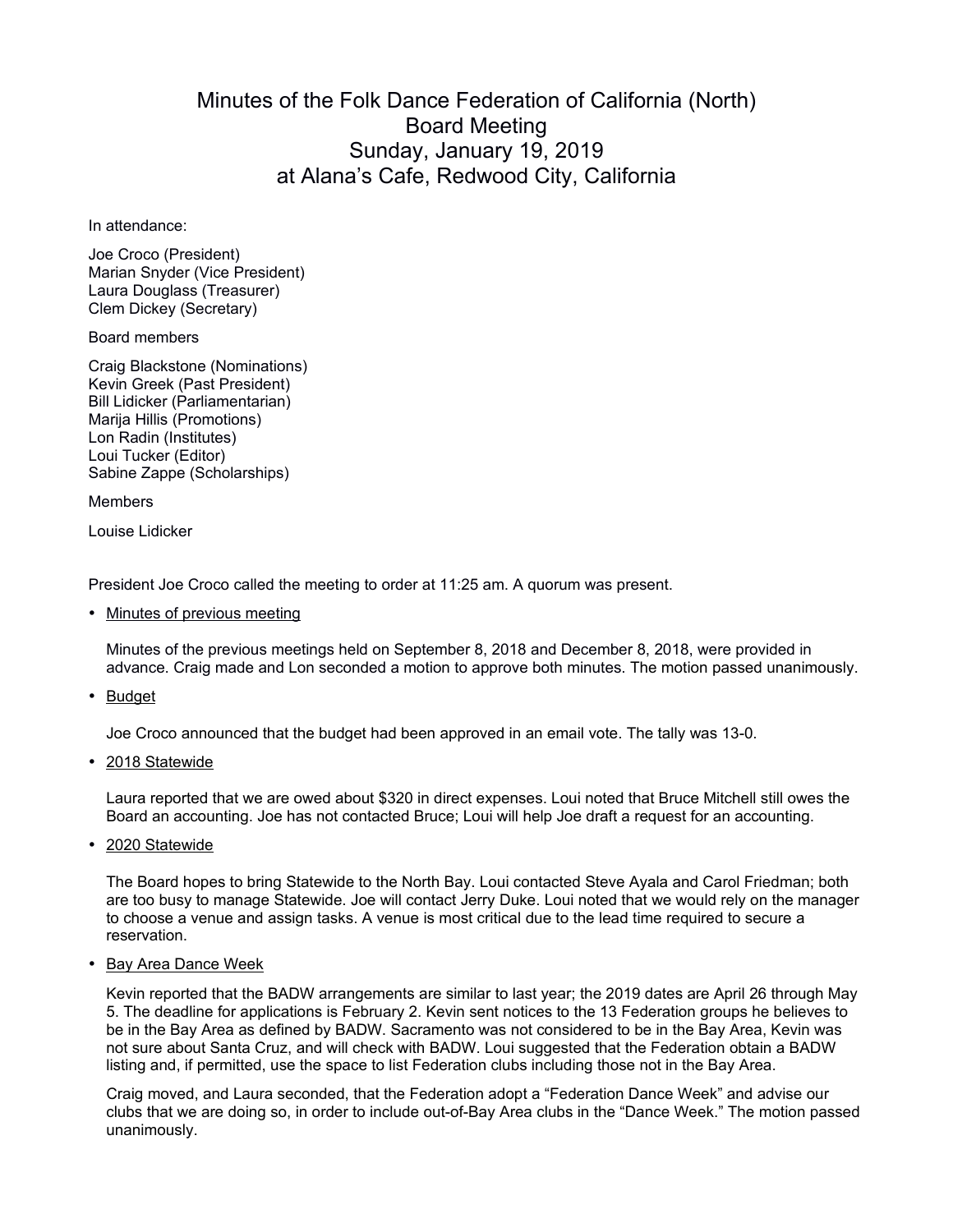• New Insurance Chair (Joe)

Loui reported that Mike Giusto will replace Key Kaye as Insurance Chair in June 2019, and will be training with Ken until then.

• Membership Chair

Loui reported that we need a new Membership Chair. She has approached Marcia Rosenblatt, who is considering the position.

• President (Joe)

Joe noted that he needs to contact Bruce Mitchell regarding Statewide 2018 and Jerry Duke regarding Statewide 2020.

• Treasurer (Laura) – written report included

The written report corrected some errors from the previous report of December 14, 2018 and included a transfer of \$4000 from Savings to Checking to cover expected 2019 expenses. The remaining Savings balance is \$117,032.95.

Laura reported that the National Folk Organization uses her address for mailings to the Federation, and asked if someone else might want to be our contact for NFO. Kevin volunteered to do so.

• Vice President (Marian)

Berkeley Folk Dancers have reserved a room for our next Board meeting in conjunction with Festival of the Oaks, but the new manager at Live Oak Park has asked for a rental fee. Loui made a motion, seconded by Craig, to pay the rental fee out of the President's budget. The motion passed unanimously.

• Membership (Alicia LaFetra, absent) – written report included

Loui noted that membership is down to about 370 people, and asked that Board members find new members to sponsor. Laura noted that a lot of couples maintain just an Individual membership, though Alicia does highlight the "Family" category when applicable.

• Editor (Loui)

We received a \$100/month "loyalty" discount from the printer, but FedEx has raised its shipping rate (for delivery to the mailing house) by \$25, leaving a net cost reduction of \$75/month. Loui may drop the print run from 410 issues to something less. We are selling a lot of ads, which makes it difficult to keep the size to 20 pages. Twenty pages costs about \$150 less than 24 pages.

• Scholarships (Sabine)

We have not yet received any scholarship applications this year.

• Promotions (Marija)

Marija approved Kevin's request for about \$230 in Bay Area Dance Week promotion funds.

• Archives (Kevin)

Kevin has not yet contacted Ron Houston (Society of Folk Dance Historians) to make him aware that we maintain an archive. Loui said that she would scan another year of *Let's Dance!* Issues for the web site. Issues scanned so far run through 2014.

• Publicity (Susan Gregory, absent)

Loui reported that we ordered six boxes of water bottles and have 3½ boxes left. She will be taking the water bottles around to all upcoming festivals to sell them.

Bill asked if the Heritage Festival publicity could be more specific about location – a flyer listed the location as simply "Belmont." Loui suggested that Bill use the contact information on the flyer to point this out; the Federation did not produce the flyer.